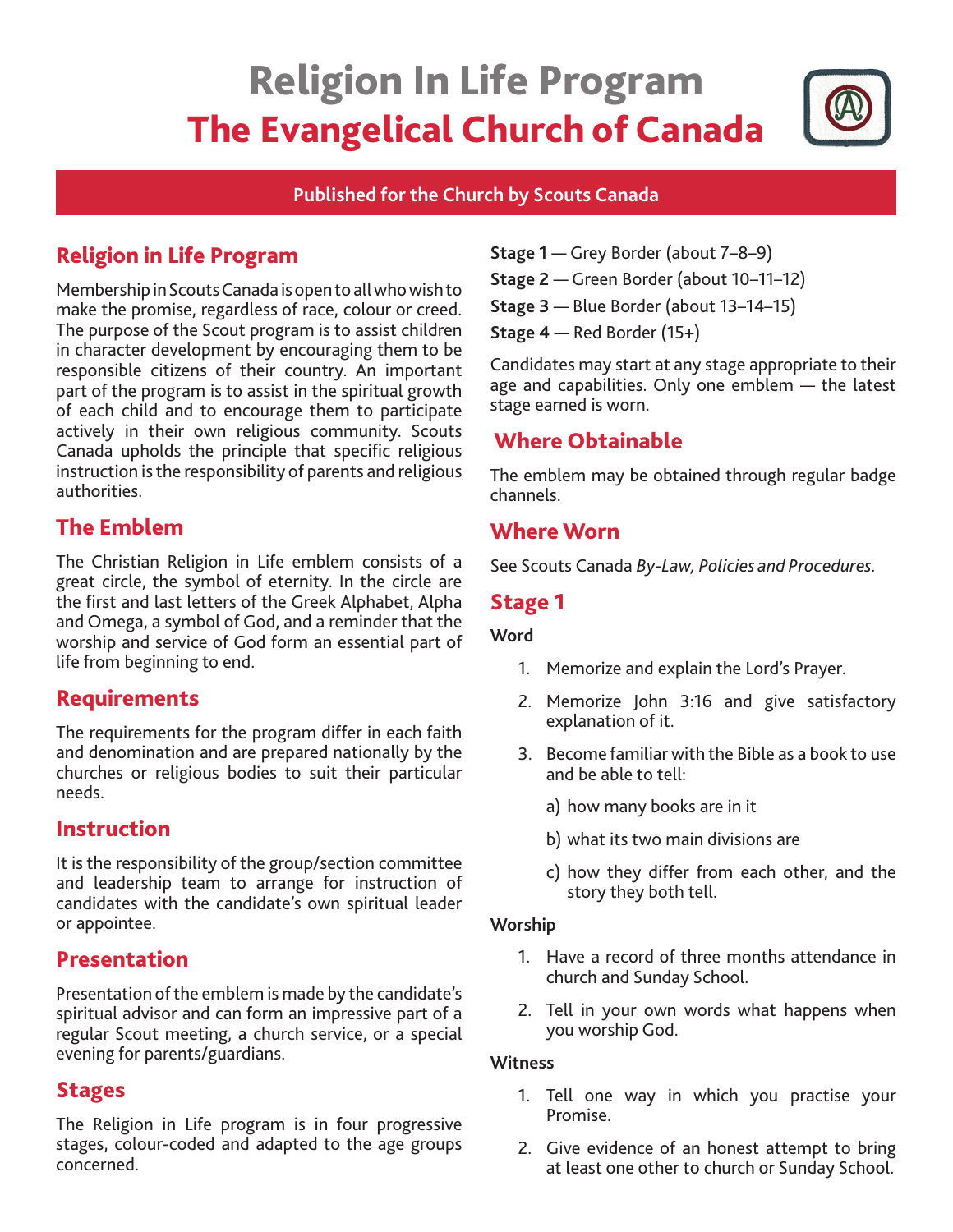# Stage 2

## **Word**

- 1. Memorize and explain the Lord's Prayer.
- 2. Memorize John 3:16 and give satisfactory explanation of it.
- 3. Become familiar with the Bible as a book to use and be able to tell:
	- a) how many books are in it
	- b) what its two main divisions are
	- c) how they differ from each other, and the story they both tell.
- 4. Read the Gospel of Mark preferably in a modern translation.
- 5. Memorize the Ten Commandments (Exodus 20:3–17).
- 6. Memorize and explain Ephesians 2:8–10.

## **Worship**

- 1. Have a record of three months attendance in church and Sunday School.
- 2. Tell in your own words what happens when you worship God.
- 3. Write a prayer using each of the following elements: adoration, confession, thanksgiving, petition and intercession.
- 4. Evidence of daily Bible reading and prayer.

### **Witness**

- 1. Give evidence of an honest attempt to bring at least one other to church or Sunday School.
- 2. Relate your Law to the Ten Commandments and show how to apply them in everyday life.

## Stage 3

### **Word**

- 1. Memorize and explain the Lord's Prayer.
- 2. Memorize John 3:16 and give satisfactory explanation of it.
- 3. Become familiar with the Bible as a book to use and be able to tell:
	- a) how many books are in it
	- b) what its two main divisions are
	- c) how they differ from each other, and the story they both tell.
- 4. Read the Gospel of Mark preferably in a modern translation.
- 5. Memorize the Ten Commandments (Exodus 20:3–17).
- 6. Memorize and explain Ephesians 2:8–10.
- 7. Write an essay of at least 300 words to explain your under- standing of the Bible as the "Word of God."
- 8. Read the Acts of the Apostles in a modern translation.

#### **Worship**

- 1. Have a record of three months attendance in church and Sunday School.
- 2. Tell in your own words what happens when you worship God.
- 3. Write a prayer using each of the following elements: adoration, confession, thanksgiving, petition and intercession.
- 4. Evidence of daily Bible reading and prayer.
- 5. Explain the meaning and purpose of the Communion Service and the Sacrament of Baptism.
- 6. Explain in your own words what is a Christian.

#### **Witness**

- 1. Give evidence of an honest attempt to bring at least one other to church or Sunday School.
- 2. Relate your Law to the Ten Commandments and show how to apply them in everyday life.
- 3. Discover, alone or with others, some part of community life in your area where a real Christian witness is needed — and then help to provide it.
- 4. Participate in a work party or do some service to your church (ushering, offertory, etc.) as indicated by your superintendent, Sunday School teacher or pastor.